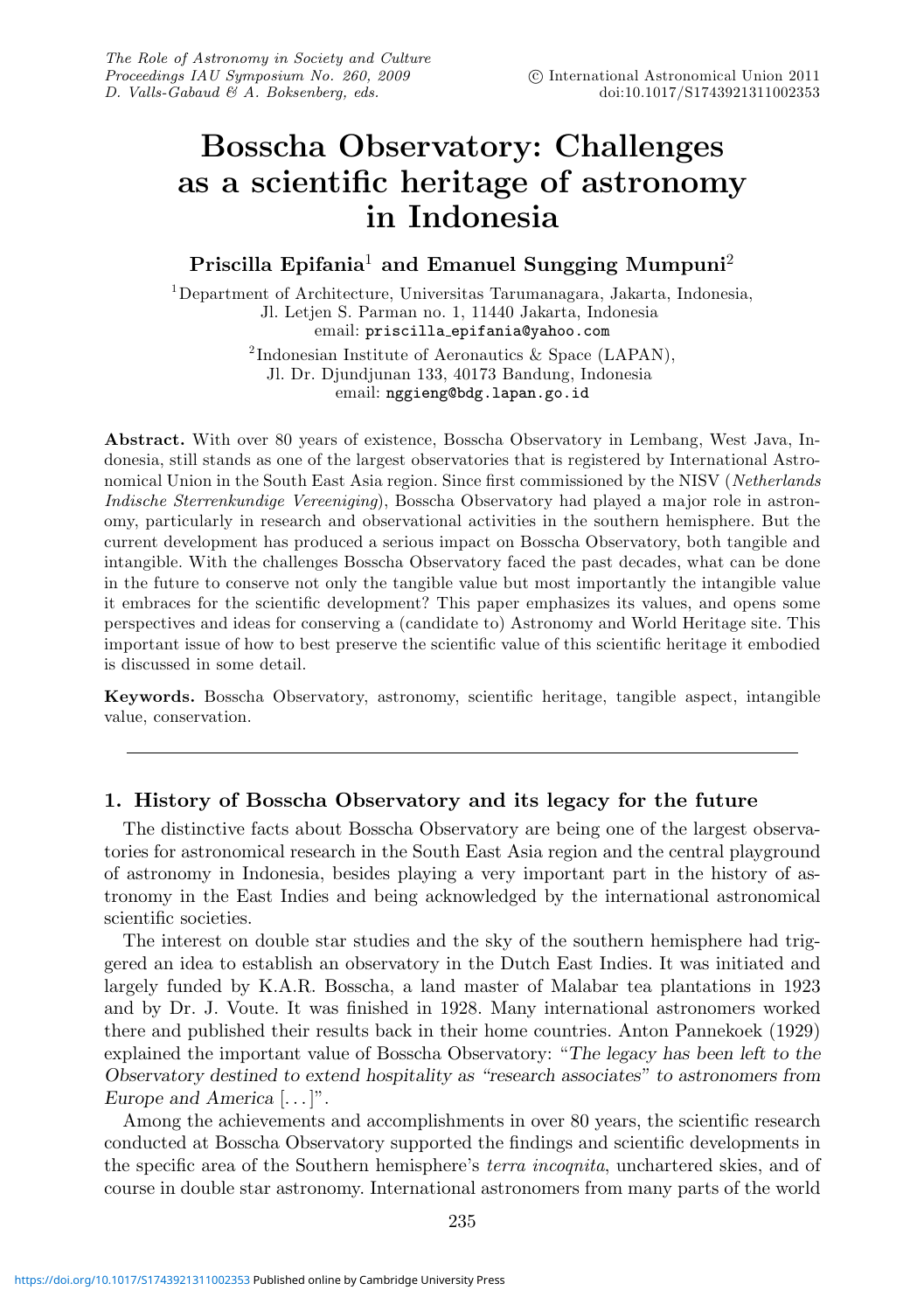and their works showed how Bosscha Observatory played an important international role since its early years, and also in developing an international scientific culture. This is a positive signal in the process of reaching an independent scientific tradition which has been discussed in Basalla (1967)'s ideas on the third phase of a preliminary model describing the spread of Western modern science to the Eastern cultures.

In 1950, after the Indonesia's independence, the Dutch handed over the observatory to the Government of the Republic of Indonesia. It was soon followed by the establishment of the Department of Astronomy, Institut Teknologi Bandung (ITB). Another result of Bosscha Observatory's activities was the birth of an education place to share and develop the science of astronomy independently in Indonesia. Finally, after seven decades of its existence, Bosscha Observatory was awarded the distinction of being a National Heritage site in 2004, which gave Bosscha Observatory a new presence in the community.

# **2. Bosscha Observatory and its rˆole in astronomy in Indonesia**

The recent generation of professional astronomers is in fact, per se, a product of Bosscha Observatory, since there are no academic institutions providing astronomy other than the Department of Astronomy, Institut Teknologi Bandung (ITB).

At first, the main topics of astronomical research and observations at Bosscha Observatory were focused on double star and galactic structure, while more recently the focus went into various topics, such as cosmology, galactic structure, visual double stars, variable stars, stellar evolution, stellar and planetary spectroscopy, the dynamics and evolution of the solar system and extrasolar planetary research†.

In the past few years, curiosity for astronomy has grown, which means that people are increasingly aware and attracted to astronomy. This can be seen through the evolution of the number of visitors to Bosscha Observatory, as the average number has reached 60,000 per year, in the past 4 years (Bull. Obs. Bosscha 2007).

Unfortunately, after so much time devoted to fulfill the public's curiosity and so much compromises and efforts from the observatory, the expected result in public's scientific understanding have not succeeded yet. The public visits merely to see Bosscha Observatory as an object, but not to study and understand astronomy further. On the other hand, it seems that the public perception of Bosscha Observatory as one of an interesting tourism object in Bandung is increasing. This perception can be seen from the various television media coverage that included the observatory in touristic visits and travel programs.

In the past three years, there were also several events held at Bosscha Observatory for public activities in astronomy, such as the inauguration in the observatory complex of the *Kerkhoven House*, currently the first Museum of Astronomy in Indonesia‡, a meeting on archaeo-astronomy¶, and also a meeting of the HAI (Himpunan Astronomi Indonesia/Indonesian Astronomical Union. Clearly Bosscha Observatory has focused much of its energy for the general public.

#### **3. Challenges on scientific heritage**

The rapid economic and social changes have lead to the sad situation that this heritage territory is under serious threat. Bosscha Observatory's surrounding sites were developed

```
† see http://bosscha.itb.ac.id
```

```
‡ http://langitselatan.com/2007/12/18/wisma-kerkhoven-museum-astronomi-pertama-
di-indonesia
```

```
¶ http://langitselatan.com/2008/06/11/menggali-kekayaan-astronomi-dalam-
kearifan-lokal
```

```
 http://langitselatan.com/2008/04/13/pertemuan-para-pecinta-langit-malam-di-
wisma-kerkhoven
```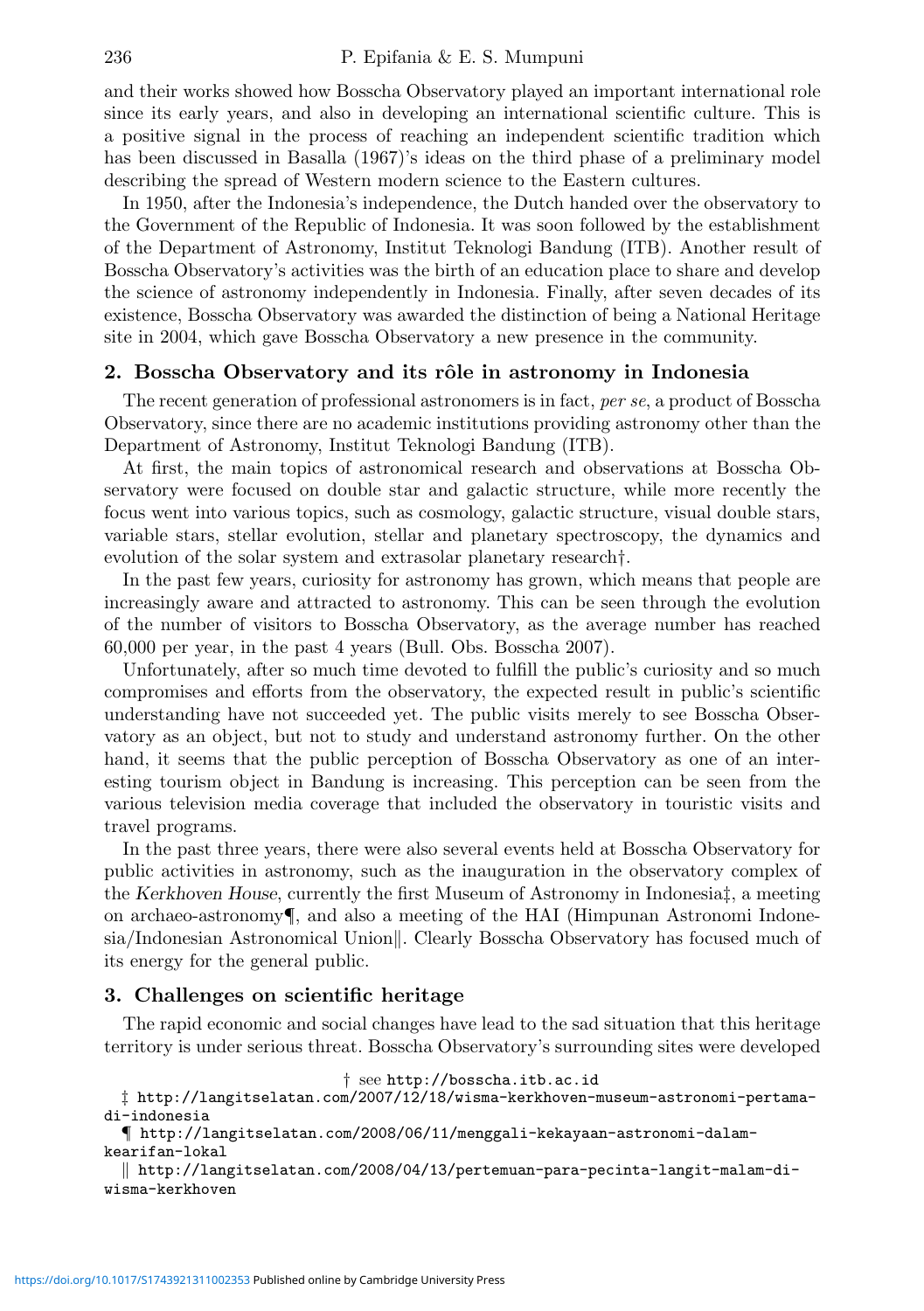very quickly. This has caused light and particle pollution that affect the sky quality for observational activities.

In September 2008, Bosscha Observatory was designed as a National Vital Object in Cultural and Tourism (*Obyek Vital Nasional Bidang Budaya dan Pariwisata*) by the Regulation of the Ministry of Cultural and Tourism No:PM.34/HM.001/MKP/2008 of Securing the National Vital Object in Cultural and Tourism. It can be perceived that Bosscha Observatory is a vital object for Indonesia's culture and tourism sector –not in science and research development– as Bosscha Observatory had actually mentioned its position in its vision as a scientific heritage site. Bosscha Observatory's main rôle is stated in its official website (which can be translated as): "*Bosscha Observatory is the first modern astronomy research institution in Indonesia. This observatory is managed by Bandung Institute of Technology (ITB) and carried the responsibility as facilitator for astronomical research and development in Indonesia and to support the education of undergraduate and graduate degree of astronomy in ITB, also to provide public service activities.*"

Support for Bosscha Observatory also comes from the international community. Kuiper mentioned his optimistic hope: "*It is to be hoped that after the liberation of Indonesia the Bosscha Observatory may resume its rightful place in the cultural life of that country*", and its possible development opportunity for the future of Bosscha to became a leading research observatory in the world: [...]"*with spectrographic equipment could be added a well balanced and modern research institution would be created that could maintain a front-line position in the study of Universe.*" (Kuiper 1944).

After four decades, when Bosscha Observatory celebrated its 60th anniversary, IAU Colloquium 80 held devoted to astrophysics of binary stars, for which by international acknowledgement, Bosscha Observatory has a quite complete suite of instruments. van der Hucht (1983) offers a challenge and opportunity in (international) double star research: [...]"*we suggest to make a plan for a new modern telescope a reflector with a primary mirror of about 2 m in diameter and with a modern spectrograph/detector combination for radial velocity measurements,*" which was received with great enthusiasm in Indonesia, and it is hoped to produce a more elaborate view on this project in the future (Hidayat 2004). Unfortunately, it never got a chance to be realised to this day.

These might be the challenges for Bosscha Observatory as an astronomical research center and also as a scientific heritage. How does Bosscha Observatory preserve its value as the center of excellence of astronomy in Indonesia, and, at the same time, manages an exchange program between international astronomers to contribute to the progress in astronomy?

### **4. Some perspectives and ideas**

It is about time for Bosscha Observatory to firmly position itself, in roles and activities. It needs to get out from finding problems. What direction should it lead to? A public observatory for scientific tourism or a research observatory? Or perhaps a combination of both? Here are some recommendations:

(a) Bosscha Observatory as a scientific research center for astronomy in Indonesia. Should Bosscha Observatory decide to keep its track as a pure scientific research center for astronomy, there will be many challenges. Among the many reasons for this we find:  $(i)$ because Bosscha Observatory cannot unattach itself from the community. As a national heritage site, Bosscha Observatory belong also to the community, either as a scientific institute or for disseminating science;  $(ii)$  there will be objections from the public, or local amateur astronomy societies, who rightly rely on Bosscha Observatory as the learning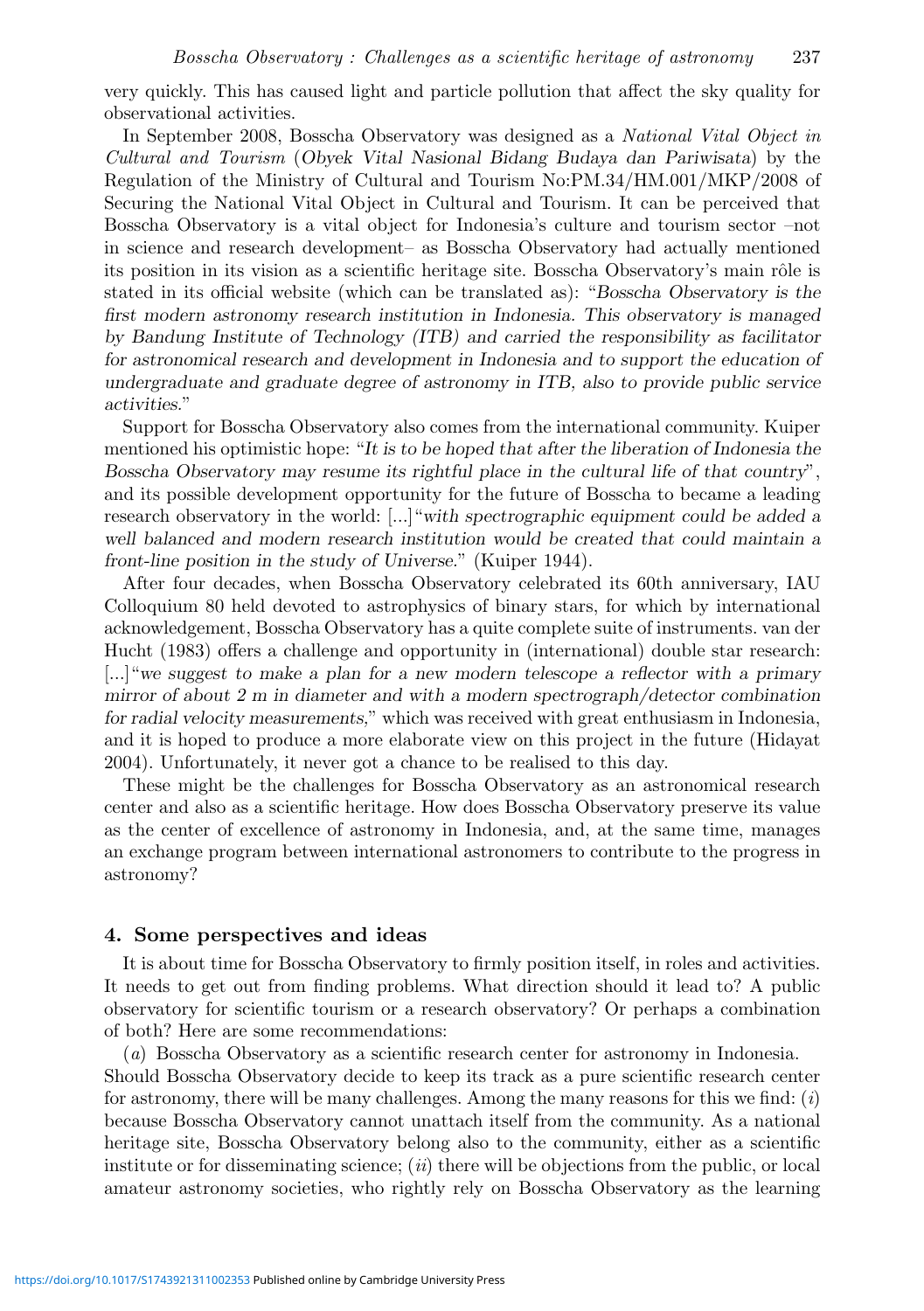center of astronomy; *(iii)* recent threats on physical and surrounding sites (degrading sky conditions for astronomical observation caused by light and particle pollutions (Hidayat  $2008$ ) as two major examples) need critical action; (*iv*) because of its historical position as one of the pioneers on observations in the Southern Hemisphere, it belongs to the international astronomy community. Bosscha Observatory as Scientific Heritagesite could not perform the social and cultural (direct) service for general community in this case.

(b) Bosscha Observatory as a public observatory and astronomical (science) tourism destination in Indonesia

Whenever an "site" is nominated as a (cultural/natural) heritage with its potential value, why it then (always) becomea a 100% tourism destination? Is it because public recognises its value as such?

If Bosscha Observatory decides to open for public outreach and serves only as a public place –as a public observatory where people are free to enter and observe– what will happen to research activities by professional astronomers? Several issues will have to be discussed: should the Government build another observatory for pure research? Or simply minimise sky observations?

The concepts for a tourism development and management plan for a scientific heritage site should contain a view on the scientific analysis, and an assessment on its natural and cultural values (ICOMOS 1964, 1999). A well-defined, serious, research-based (BPPI 2003) and visionary tourism design and planning concept –which is relevant to the heritage's characters– is important in order to achieve an harmonious, sustainable new environment which is not opposed to the conservation concept in general.

A proper implementation should bring a positive mutual symbiosis that will benefit many aspects such as: the heritage itself (its well-known history, a cultural appreciation of it and a successful preservation with a good technical maintenance on its physical conditions as well); the physical development of its surrounding areas; and the social-cultural development of the nation in general. This will accumulate the autonomous economic development which will affect autonomy and national income as well as opportunities for the surrounding local residents.

(c) Bosscha Observatory as a research and public observatory in Indonesia

If Bosscha Observatory needs to finance itself, a proper combination between a research institution and a tourism site could be formulated. At the same time with a new management of this astronomical research center, the preservation and conservation plan could also be developed towards a sustainable (tourism, or any policy chosen) development concept. Active collaborations in scientific research with other astronomical institutes, and public programmes that are suitable for specific visitors on astronomical science will clearly enliven the legacy.

As an idea, if the observatory needs to share a schedule between public visitors activities, then astronomical research should also be conducted in alternative ways, such as fewer observational activities, but many more in other subjects.

A scientific heritage present in physical form is the data from over 80 years that are kept in the observatory's databases and library. These sets show the unique character of the observatory as it gathered them from the sky above the observatory. Preserving the data is not only preserving the tangible, but alsothe intangible value of astronomy to the next generations.

Collections of valuable old books (some even written in Cyrillic), archives of correspondence letters from the first international astronomers, and the complete collections from the very first to the most recent scientific journals in science and astronomy are some of the treasures. Therefore, it is important to inherit and to preserve this invaluable heritage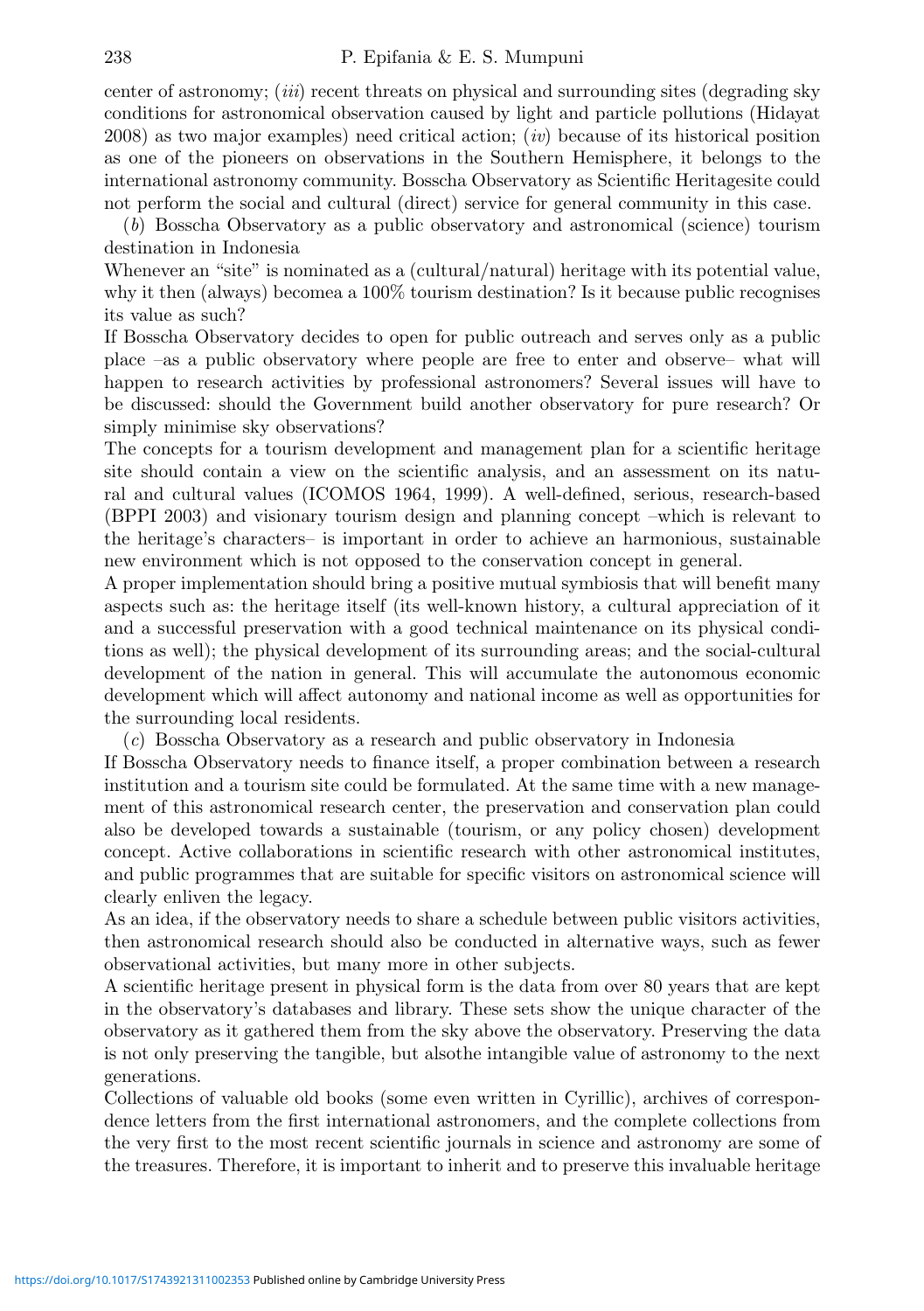of knowledge. It could be the proper gauge for Bosscha Observatory in establishing itself in astronomy for years to come as well as a Scientific Heritage site.

Whatever option is decided, it would certainly need a special analysis process, such as a national survey, with an in-depth research, to decidethe outcome, because it is crucially related to the future development of astronomy in Indonesia. There should be a clear vision from the astronomers themselves about which direction they wish to choose.

### **5. Bosscha Observatory as a scientific heritage of astronomy**

According to UNESCO's *World Heritage Convention concerning The Protection of The World Cultural and Natural Heritage* (UNESCO 2008a), issues linked to scientific and technological heritage are recommended here. It is found that there is no any specific explanatory guidance on how to manage and conserve a scientific heritage in a sustainable way. There is only an identification guidance to nominate the property as a scientific and/or technology heritage. Therefore it opens an opportunity for a discussion regarding this crucial need to preserve and conserve scientific heritages around the world.

As a heritage site, of course, it also has an historical value. Within the conservation context, the history of an historical property (monuments, groups of buildings, sites) itself is not to be perceived as to dis-activate the heritage. The historical background should enrich our understanding towards the heritage site itself. We can use this as a basic resource to treasure, to induce a new understanding, and therefore we could propose and develop a creative specific conservation plan that includes the unique characteristics and values of the heritage it embodies.

By using the guidelines from World Heritage Convention in 1972 (UNESCO 1972), Bosscha Observatory could be recognised as a scientific heritage site (for Astronomy and World Heritage): Bosscha Observatory is a cultural (and/or scientific) heritage that consists of group of buildings and sites which are of outstanding universal value from the point of view of astronomy. Bosscha Observatory's groups of buildings and its sites (the land and the air/sky above) within a 2.5 km radius are linked together. The natural landscape supports the scientific value for astronomical research and observations. *Therefore, there is a strong link between the tangible and intangible aspects of the Observatory and especially the intangible nature of "great ideas" may constitite a particularly strong case.* (UNESCO 2008b).

At the moment, Bosscha Observatory as a scientific heritagesite with its special character is a *living heritage*. From our point of view, a living heritage means that it is still running its function (or partly in function) whilst carrying at the same time activities for the public. Therefore, a study and research to initiate a proper conservation plan for such a "living" scientific heritage site should be conducted very carefully. The special values of each heritage should be treasured, and studied carefully in order to design and develop specific (scientific) programmes and activities which are best fitted and could sustainably function to face the pace of globalisation and rapid developments in the world.

There should be a different approach for managing a *living heritage*. To conserve, revitalise such a scientific heritage it needs to live, to grow in a sustainable environment. History needs to be re-interpreted, re-produced, re-told without losing its meaning and legacy, as to keep it alive through decades. How it can still perform its function, develop it and carry out its outstanding universal value for the science itself as well as serving to the knowledge for the general public, for the humankind of the future: as a research center, and also for the surroundings (local community, the nation and the international communities)? This should involve public outreach, a join cooperation among the public, amateurs and astronomers, as well as from heritage institutions and other parties.